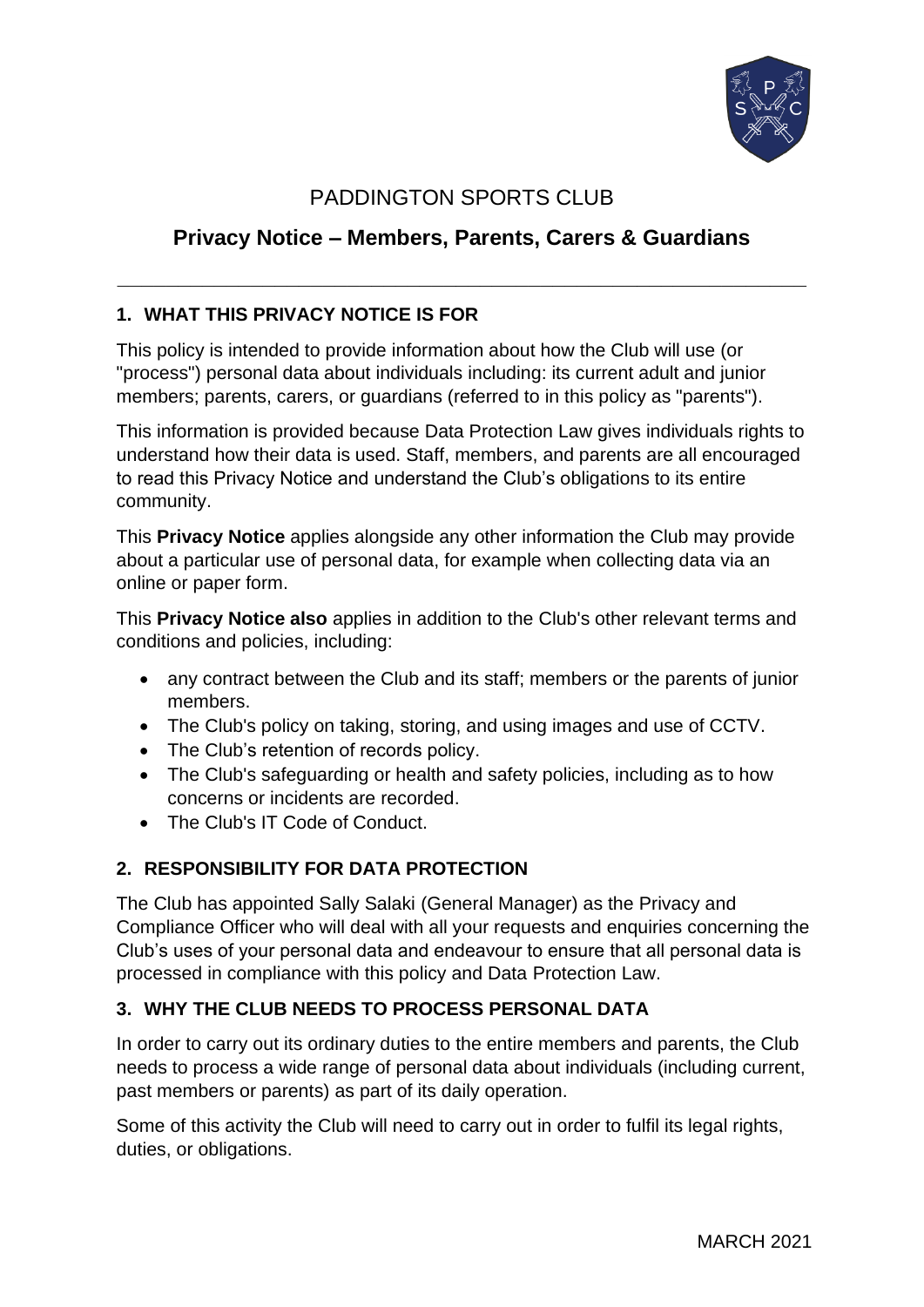

Other uses of personal data will be made in accordance with the Club's legitimate interests, or the legitimate interests of another, provided that these are not outweighed by the impact on individuals and provided it does not involve special or sensitive types of data.

The Club expects that the following uses will fall within that category of its (or its community's) "legitimate interests":

- For the purposes of member selection (and to confirm the identity of prospective members and parents).
- Maintaining relationships with the Clubs community, including direct club activities.
- For the purposes of management planning and communications.
- To enable relevant authorities to monitor the Club's performance and to intervene or assist with incidents as appropriate.
- To enable members to take part in assessments, and to publish achievements of members of the Club.
- To safeguard members' welfare and to provide appropriate care.
- To monitor (as appropriate) use of the Club's IT and communications systems in accordance with the Club's Internet Safety Policy for members.
- To make use of photographic images of members in Club publications, on the Club website and (where appropriate) on the Club's social media channels in accordance with the Club's policy on taking, storing, and using images of members.
- For security purposes, including CCTV in accordance with the Club's CCTV policy.
- To carry out or cooperate with any Club or external complaints, disciplinary or investigation process and where otherwise reasonably necessary for the Club's purposes, including to obtain appropriate professional advice and insurance for the Club.

In addition, the Club will on occasion need to process special category personal data (concerning health, ethnicity, religion) in accordance with rights or duties imposed on it by law, including as regards safeguarding, or from time to time by explicit consent where required. These reasons will include:

• To safeguard members' welfare and provide appropriate pastoral (and where necessary, medical) care, and to take appropriate action in the event of an emergency, incident or accident, including by disclosing details of an individual's medical condition or other relevant information where it is in the individual's interests to do so: for example for medical advice, for social protection, safeguarding, and cooperation with police or social services, for insurance purposes or to caterers or organisers of Club trips who need to be made aware of dietary or medical needs.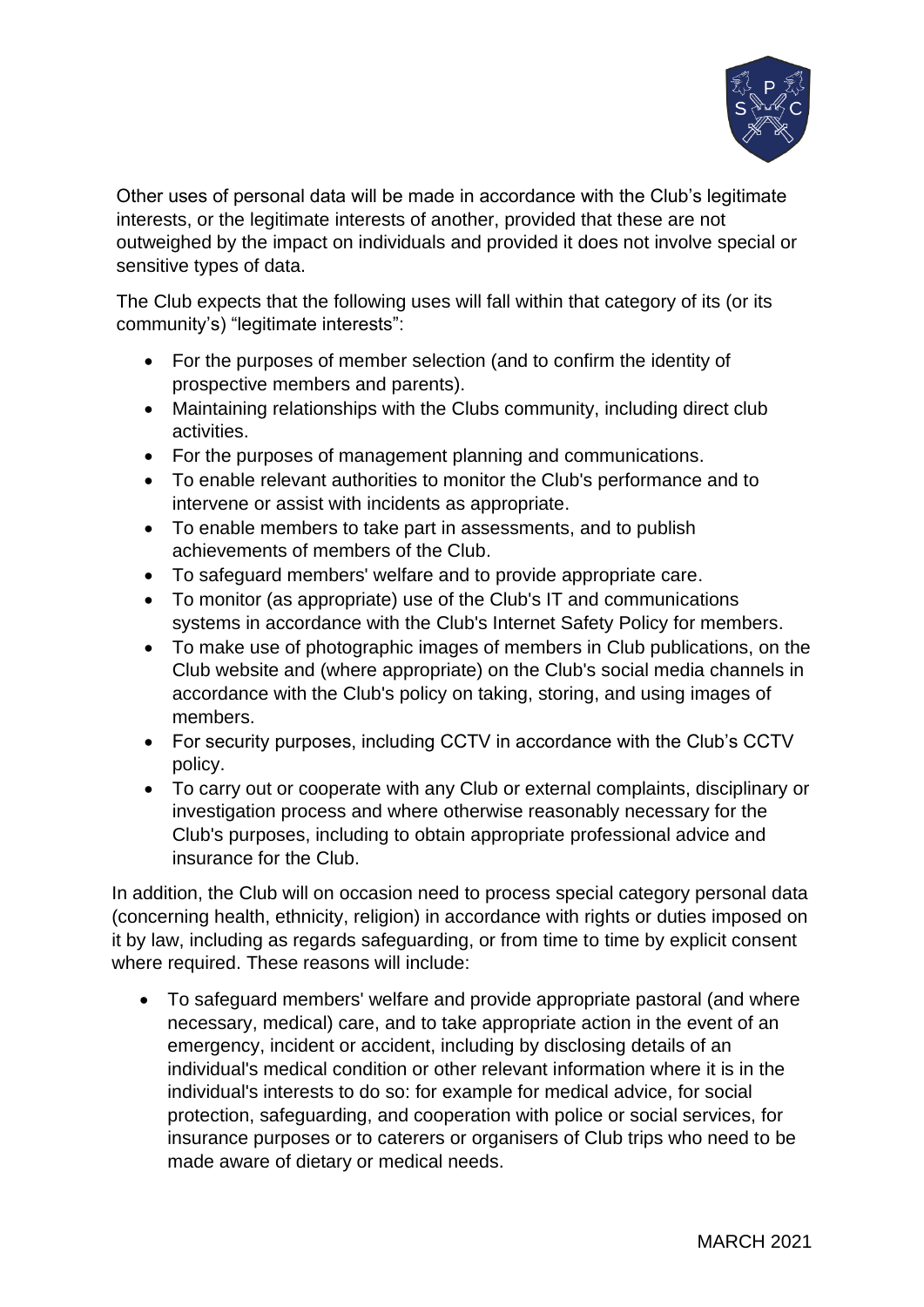

• As part of any Club or external complaints, disciplinary or investigation process that involves such data, for example if there are health or safeguarding elements; or for legal and regulatory purposes (for example child protection, diversity monitoring and health and safety) and to comply with its legal obligations and duties of care.

## **4. TYPES OF PERSONAL DATA PROCESSED BY THE CLUB**

This will include by way of example:

- Names, addresses, telephone numbers, e-mail addresses and other contact details.
- Payment invoices and other financial information, e.g., about parents who pay fees to the Club; past, present, and prospective members' subscription, disciplinary, admissions and attendance records (including information about any special needs).
- Correspondence with and concerning members and parents' past and present; and images of members (and occasionally other individuals) engaging in Club activities, and images captured by the Club's CCTV system (in accordance with the Club's policy on taking, storing, and using images of members).

## **5. HOW THE CLUB COLLECTS DATA**

Generally, the Club receives personal data from the individual directly (including, in the case of junior members, from their parents). This may be via a form, or simply in the ordinary course of interaction or communication (such as email or written assessments).

## **6. WHO HAS ACCESS TO PERSONAL DATA AND WHO THE CLUB SHARES IT WITH**

Occasionally, the Club will need to share personal information relating to its community with third parties, such as:

- Professional advisers (e.g., lawyers, insurers, Professional advisers, and accountants.
- Government authorities (e.g., HMRC or police).
- Appropriate regulatory bodies e.g., the Independent Clubs Inspectorate, the Charity Commission, or the Information Commissioner).

Personal data collected by the Club will remain within the Club, and will be processed by appropriate individuals only in accordance with access protocols (i.e. on a 'need to know' basis). Particularly strict rules of access apply in the context of:

- Medical records
- Pastoral or safeguarding files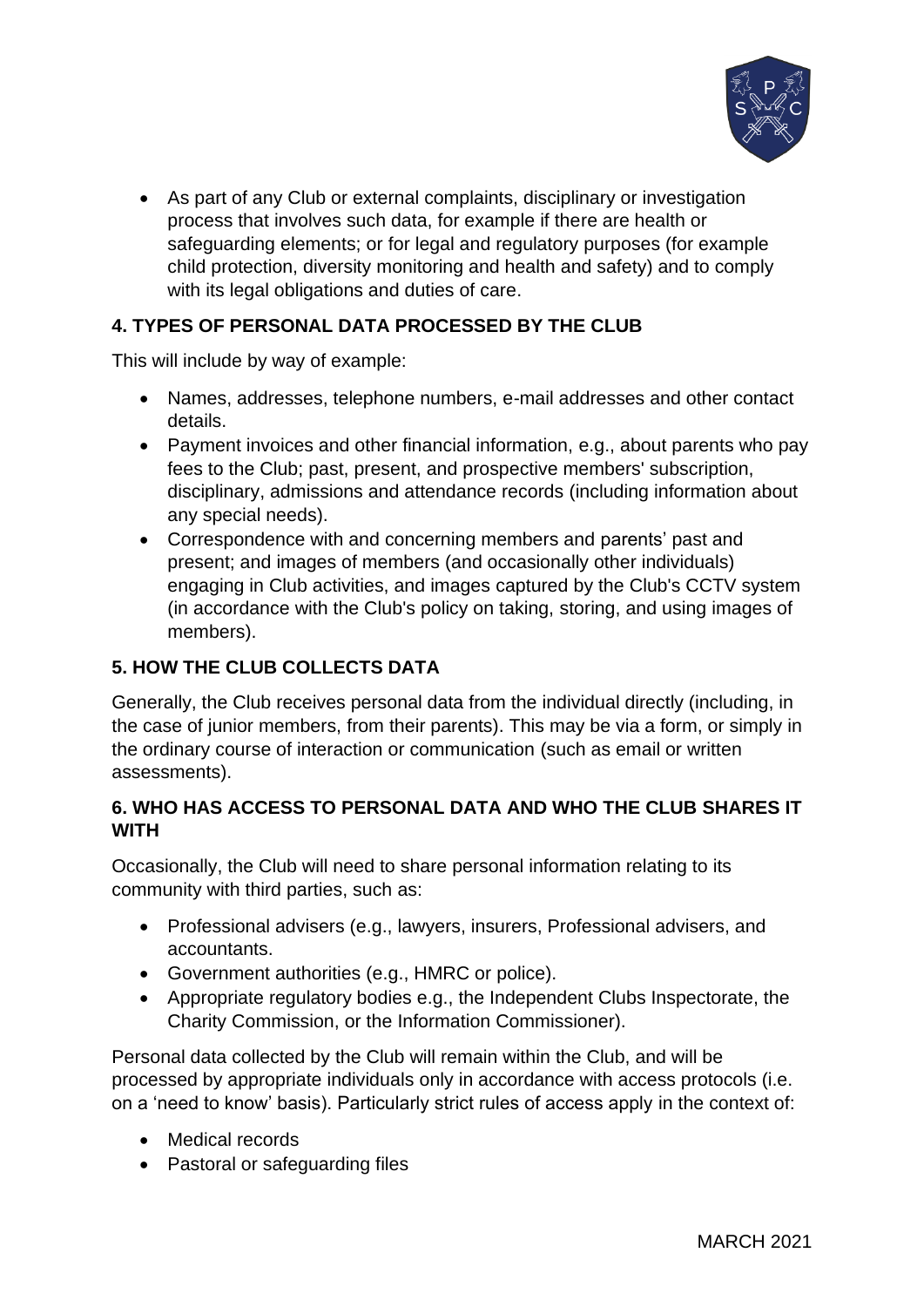

Parents are reminded that the Club is under duties imposed by law and statutory guidance (including Keeping Members Safe) to record or report incidents and concerns that arise or are reported to it, in some cases regardless of whether they are proven, if they meet a certain threshold of seriousness in their nature or regularity. This is likely to include file notes on personnel or safeguarding files, and in some cases referrals to relevant authorities such as the LADO or police. For further information about this, please view the Club's Safeguarding Policy.

Finally, in accordance with Data Protection Law, some of the Club's processing activity is carried out on its behalf by third parties, such as IT systems, web developers or cloud storage providers. This is always subject to contractual assurances that personal data will be kept securely and only in accordance with the Club's specific directions.

## **7. HOW LONG WE KEEP PERSONAL DATA**

The Club will retain personal data securely and only in line with how long it is necessary to keep for a legitimate and lawful reason. Typically, the legal recommendation for how long to keep ordinary member personnel files is up to 7 years following departure from the Club. However, incident reports and safeguarding files will need to be kept much longer, in accordance with specific legal requirements.

If you have any specific queries about how our retention policy is applied or wish to request that personal data that you no longer believe to be relevant is considered for erasure, please contact Sally Salaki at sally@psclondon.com. However, please bear in mind that the Club will often have lawful and necessary reasons to hold on to some personal data even following such request.

A limited and reasonable amount of information will be kept for archiving purposes, for example, and even where you have requested, we no longer keep in touch with you, we will need to keep a record of the fact in order to fulfil your wishes (called a "suppression record").

## **8. KEEPING IN TOUCH AND SUPPORTING THE CLUB**

The Club will use the contact details of parents and other members of the Club community to keep them updated about the activities of the Club, or parent events of interest, including sending updates and newsletters, by email and by post. Unless the relevant individual objects, the Club will also:

- Contact parents and members by post and email in order to promote the Club and, where appropriate, other worthy causes.
- Should you wish to limit or object to any such use, or would like further information about them, please contact Sally Salaki in writing. You always have the right to withdraw consent, where given, or otherwise object to direct marketing. However, the Club is nonetheless likely to retain some of your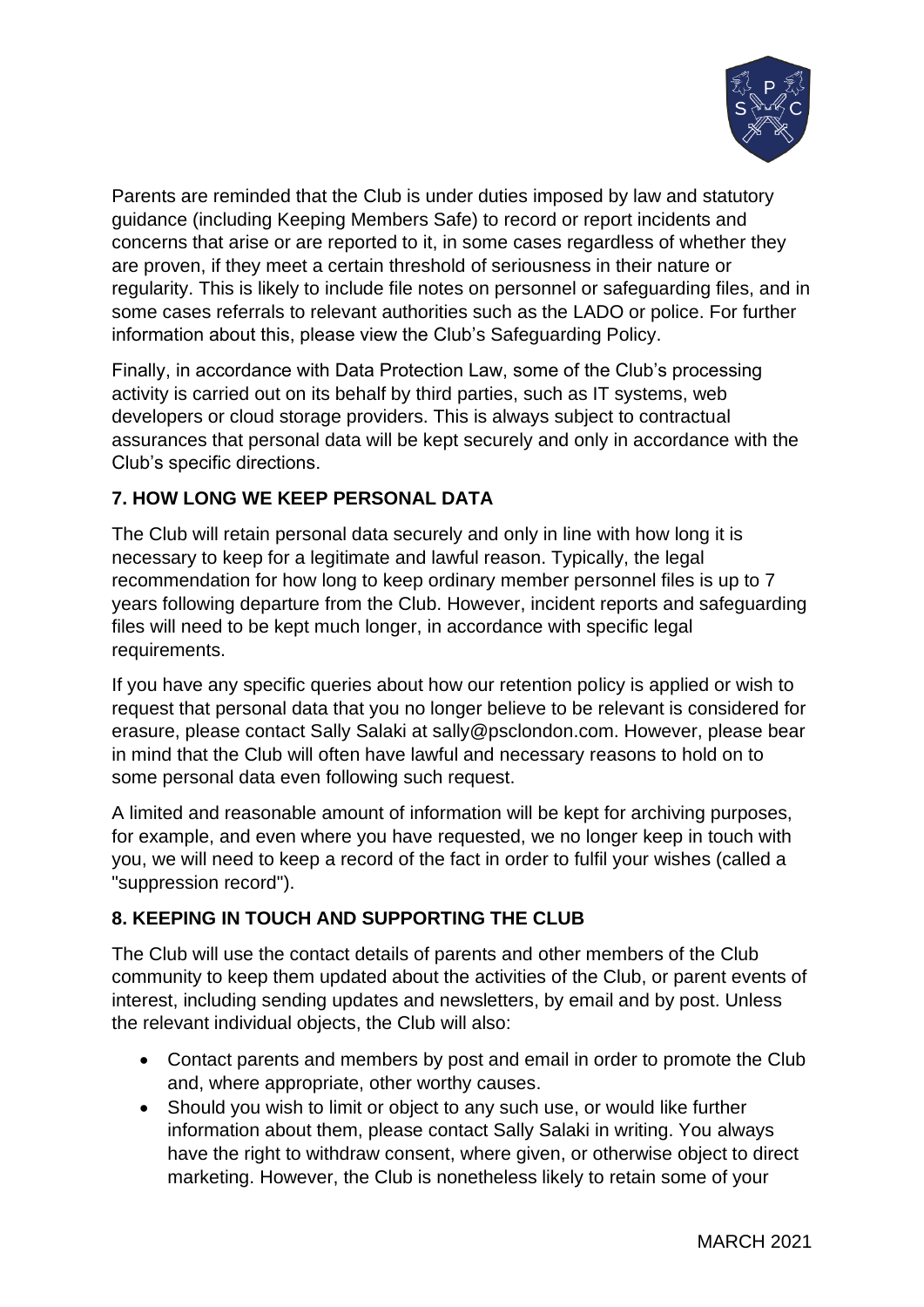

details (not least to ensure that no more communications are sent to that particular address, email, or telephone number)

## **9. YOUR RIGHTS**

## **a. Rights of access, etc.**

Individuals have various rights under Data Protection Law to access and understand personal data about them held by the Club, and in some cases ask for it to be erased or amended or have it transferred to others, or for the Club to stop processing it – but subject to certain exemptions and limitations.

Any individual wishing to access or amend their personal data or wishing it to be transferred to another person or organisation, or who has some other objection to how their personal data is used, should put their request in writing to the club.

The Club will endeavour to respond to any such written requests as soon as is reasonably practicable and in any event within statutory time-limits (which is one month in the case of requests for access to information).

## **b. Requests that cannot be fulfilled**

You should be aware that the right of access is limited to your own personal data, and certain data is exempt from the right of access. This will include information which identifies other individuals, or information which is subject to legal privilege (for example legal advice given to or sought by the Club, or documents prepared in connection with a legal action).

You may have heard of the "right to be forgotten". However, we will sometimes have compelling reasons to refuse specific requests to amend, delete or stop processing your (or your child's) personal data: for example, a legal requirement, or where it falls within a legitimate interest identified in this Privacy Notice. All such requests will be considered on their own merits.

## **c. Member requests**

Members can make subject access requests for their own personal data, provided that, in the reasonable opinion of the Club, they have sufficient maturity to understand the request they are making. A member of any age may ask a parent or other representative to make a subject access request on his/her behalf.

Indeed, while a person with parental responsibility will generally be entitled to make a subject access request on behalf of younger members, the law still considers the information in question to be the child's: for older members, the parent making the request may need to evidence their child's authority for the specific request.

Members aged e.g., 13 and above are generally assumed to have this level of maturity, although this will depend on both the child and the personal data requested, including any relevant circumstances at home. Slightly younger members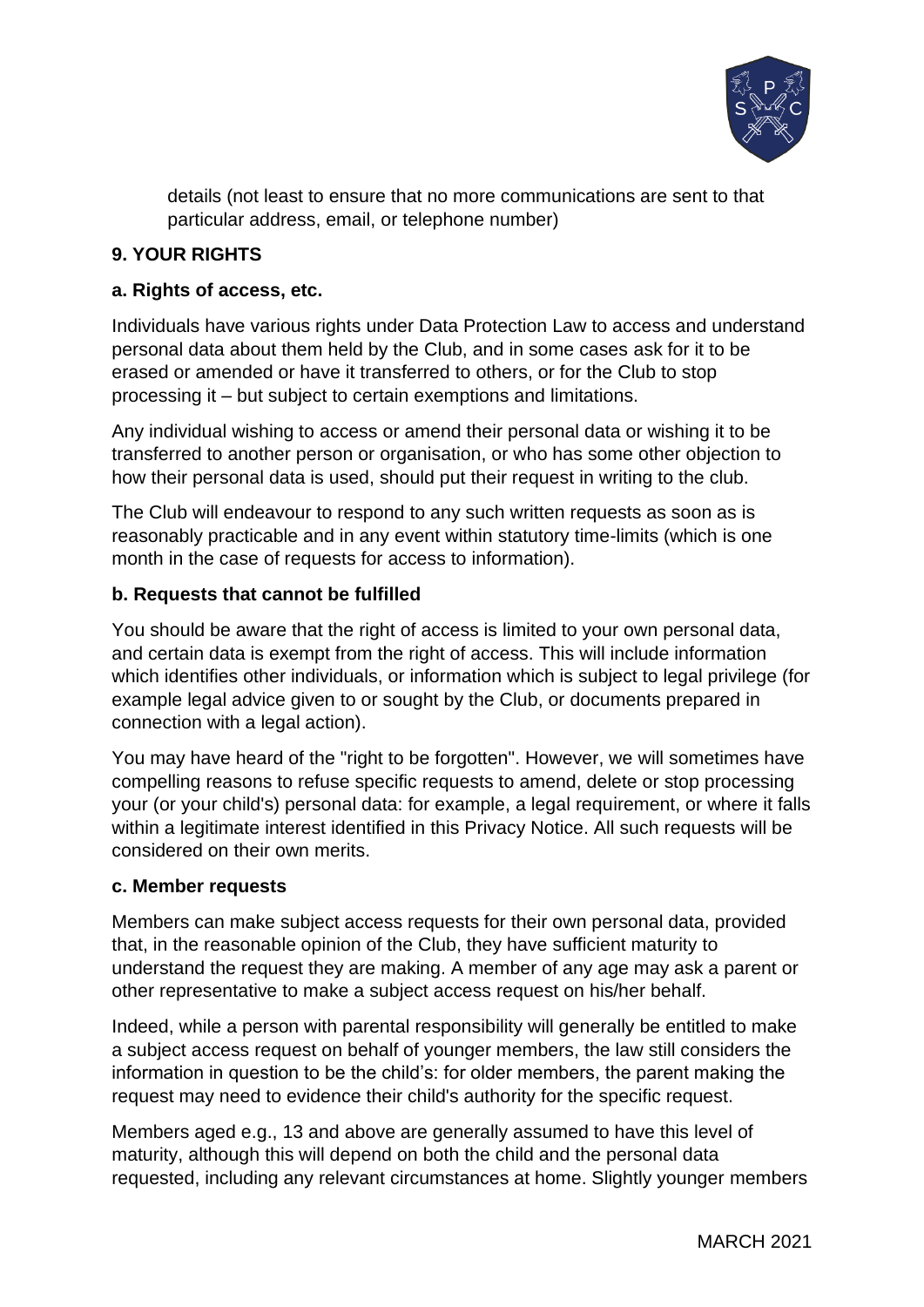

may however be sufficiently mature to have a say in this decision, depending on the child and the circumstances.

## **d. Parental requests, etc.**

It should be clearly understood that the rules on subject access are not the sole basis on which information requests are handled. Parents may not have a statutory right to information, but they and others will often have a legitimate interest or expectation in receiving certain information about members without their consent. The Club may consider there are lawful grounds for sharing with or without reference to that member.

All information requests from, on behalf of, or concerning members – whether made under subject access or simply as an incidental request – will therefore be considered on a case by case basis.

## **e. Consent**

Where the Club is relying on consent as a means to process personal data, any person may withdraw this consent at any time (subject to similar age considerations as above). Examples where we do rely on consent are: e.g. certain types of uses of images, certain types of club activity.

#### **f. Whose rights?**

The rights under Data Protection Law belong to the individual to whom the data relates. However, the Club will often rely on parental authority or notice for the necessary ways it processes personal data relating to members – for example, under the parent contract, or via a form. Parents and members should be aware that this is not necessarily the same as the Club relying on strict consent (see section on Consent above).

Where consent is required, it may in some cases be necessary or appropriate – given the nature of the processing in question, and the member's age and understanding – to seek the member's consent. Parents should be aware that in such situations they may not be consulted, depending on the interests of the child, the parents' rights at law or under their contract, and all the circumstances.

In general, the Club will assume that members' consent is not required for ordinary disclosure of their personal data to their parents, e.g. for the purposes of keeping parents informed about the member's activities, progress and behaviour, and in the interests of the member's welfare. That is unless, in the Club's opinion, there is a good reason to do otherwise.

However, where a member seeks to raise concerns confidentially with a member of staff and expressly withholds their agreement to their personal data being disclosed to their parents, the Club may be under an obligation to maintain confidentiality unless, in the Club's opinion, there is a good reason to do otherwise; for example,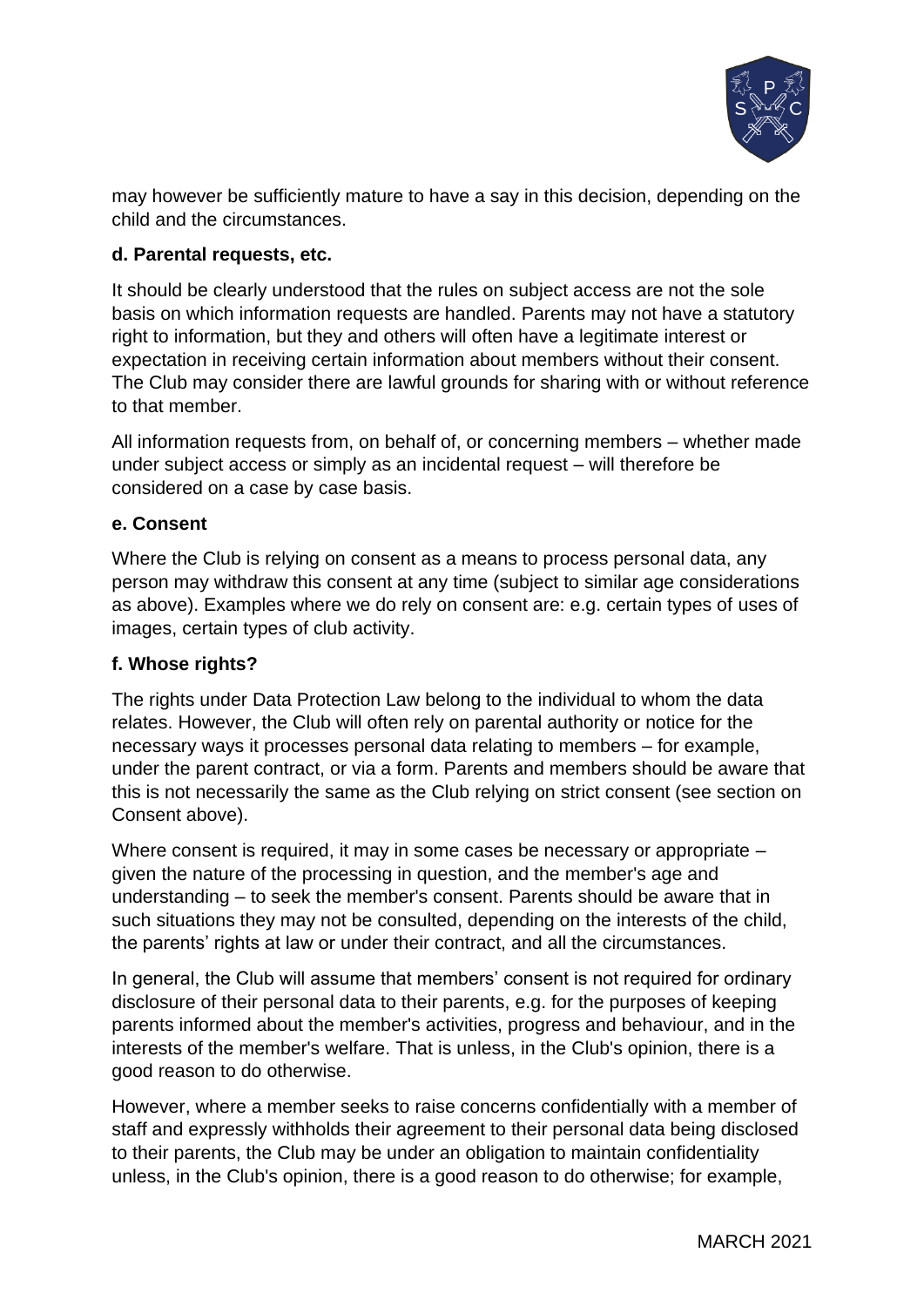

where the Club believes disclosure will be in the best interests of the member or other members, or if required by law.

Members are required to respect the personal data and privacy of others, and to comply with the Club's Internet Safety Policy and the Club rules. Staff are under professional duties to do the same covered under the relevant staff policy.

## **10. DATA ACCURACY AND SECURITY**

The Club will endeavour to ensure that all personal data held in relation to an individual is as up to date and accurate as possible. Individuals must please notify the Club of any significant changes to important information, such as contact details, held about them.

An individual has the right to request that any out-of-date, irrelevant, or inaccurate or information about them is erased or corrected (subject to certain exemptions and limitations under Data Protection Law): please see above for details of why the Club may need to process your data, of who you may contact if you disagree.

The Club will take appropriate technical and organisational steps to ensure the security of personal data about individuals, including policies around use of technology and devices, and access to Club systems. All staff will be made aware of this policy and their duties under Data Protection Law and receive relevant training

## **11. THIS POLICY**

The Club will update this Privacy Notice from time to time. Any substantial changes that affect your rights will be provided to you directly as far as is reasonably practicable.

## **12. QUERIES AND COMPLAINTS**

Any comments or queries on this policy should be directed to the Privacy and Compliance Officer – the Club using the following contact details [sally@psclondon.com.](mailto:sally@psclondon.com)

If an individual believes that the Club has not complied with this policy or acted otherwise than in accordance with Data Protection Law, they should utilise the Club complaints procedure and should also notify the Club. You can also make a referral to or lodge a complaint with the Information Commissioner's Office (ICO), although the ICO recommends that steps are taken to resolve the matter with the Club before involving the regulator.

## **A. Privacy Notice for Members**

**a. Introduction**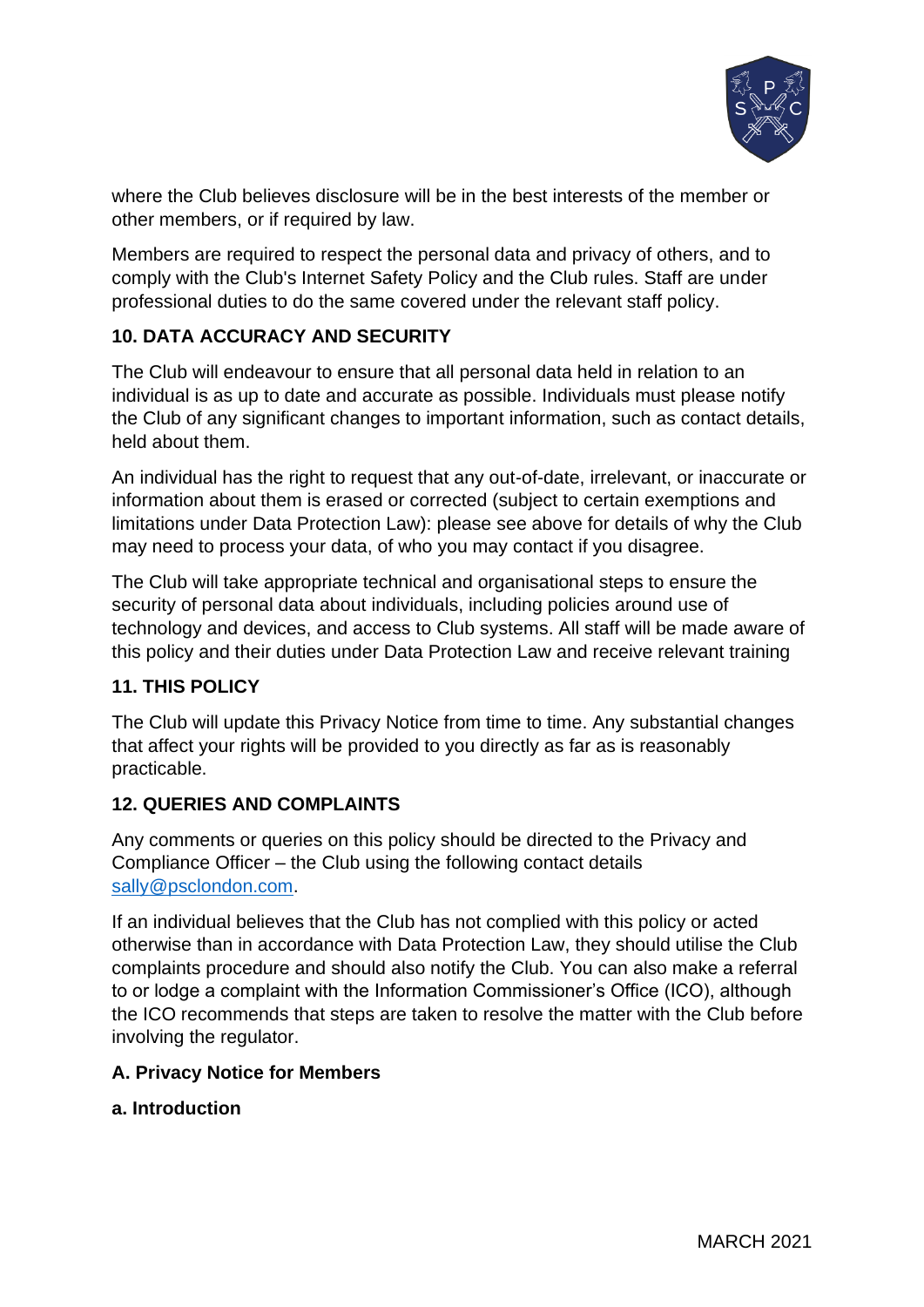

You have a legal right to be informed about how our Club uses any personal information that we hold about you. To comply with this, we provide a 'privacy notice' to you where we are processing your personal data.

This privacy notice explains how we collect, store and use personal data about you.

We, Paddington Sports Club, are the 'data controller' for the purposes of data protection law.

## **b. The personal data**

We hold some personal information about you to make sure we can help you learn and look after you at the Club.

This information includes:

- Your contact details
- Your membership subscription
- Your membership records
- Your invoice and payment records
- Any medical conditions you have
- Photographs
- CCTV images

#### **c. Why we use this data**

We use this data to help run the Club, including to:

- Get in touch with you when we need to
- Consult with the membership
- Update you on club and sectional activities

#### **d. Our legal basis for using this data**

We will only collect and use your information when the law allows us to. Most often, we will use your information where:

- We need to comply with the law
- We need to use it to carry out a task
- Sometimes, we may also use your personal information where: You, or your parents/carers have given us permission to use it in a certain way
- We need to protect your interests (or someone else's interest)

Where we have got permission to use your data, you or your parents/carers may withdraw this at any time. We will make this clear when we ask for permission and explain how to go about withdrawing consent.

Some of the reasons listed above for collecting and using your information overlap, and there may be several grounds which mean we can use your data.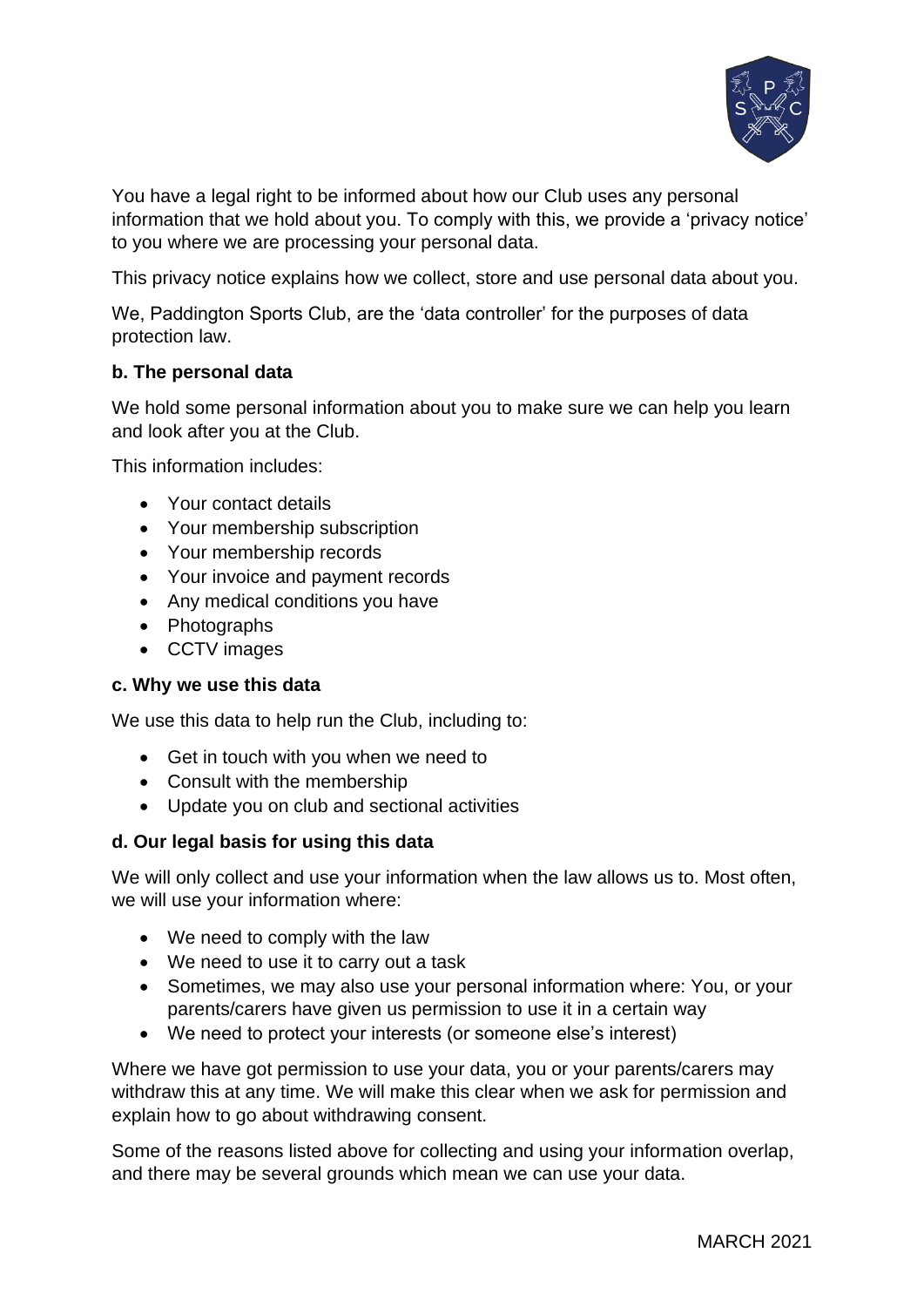

## **e. Collecting this information**

While in most cases you, or your parents/carers, must provide the personal information we need to collect, there are some occasions when you can choose whether or not to provide the data.

We will always tell you if it is optional. If you must provide the data, we will explain what might happen if you do not.

#### **f. How we store this data**

We will keep personal information about you while you are a member at our Club. We may also keep it after you have left the Club, where we are required to by law.

We have a record retention schedule which sets out how long we must keep information about members. Please contact the Club to request a copy of our record retention schedule.

## **g. Data sharing**

We do not share personal information about you with anyone outside the Club unless the law and our policies allow us to do so.

Where it is legally required, or necessary for another reason allowed under data protection law, we may share personal information about you with:

- Our local authority to meet our legal duties to share certain information with it, such as concerns about members' safety and exclusions
- Your family and representatives
- Suppliers and service providers so that they can provide the services we have contracted them for
- Financial organisations
- Central and local government
- Our auditors
- Health authorities
- Security organisations
- Health and social welfare organisations
- Professional advisers and consultants
- Police forces, courts, tribunals

## **h. Transferring data internationally**

The club does not share data with any organisation or organisation that is based outside the European Economic Area.

## **Your rights**

**i. How to access personal information we hold about you**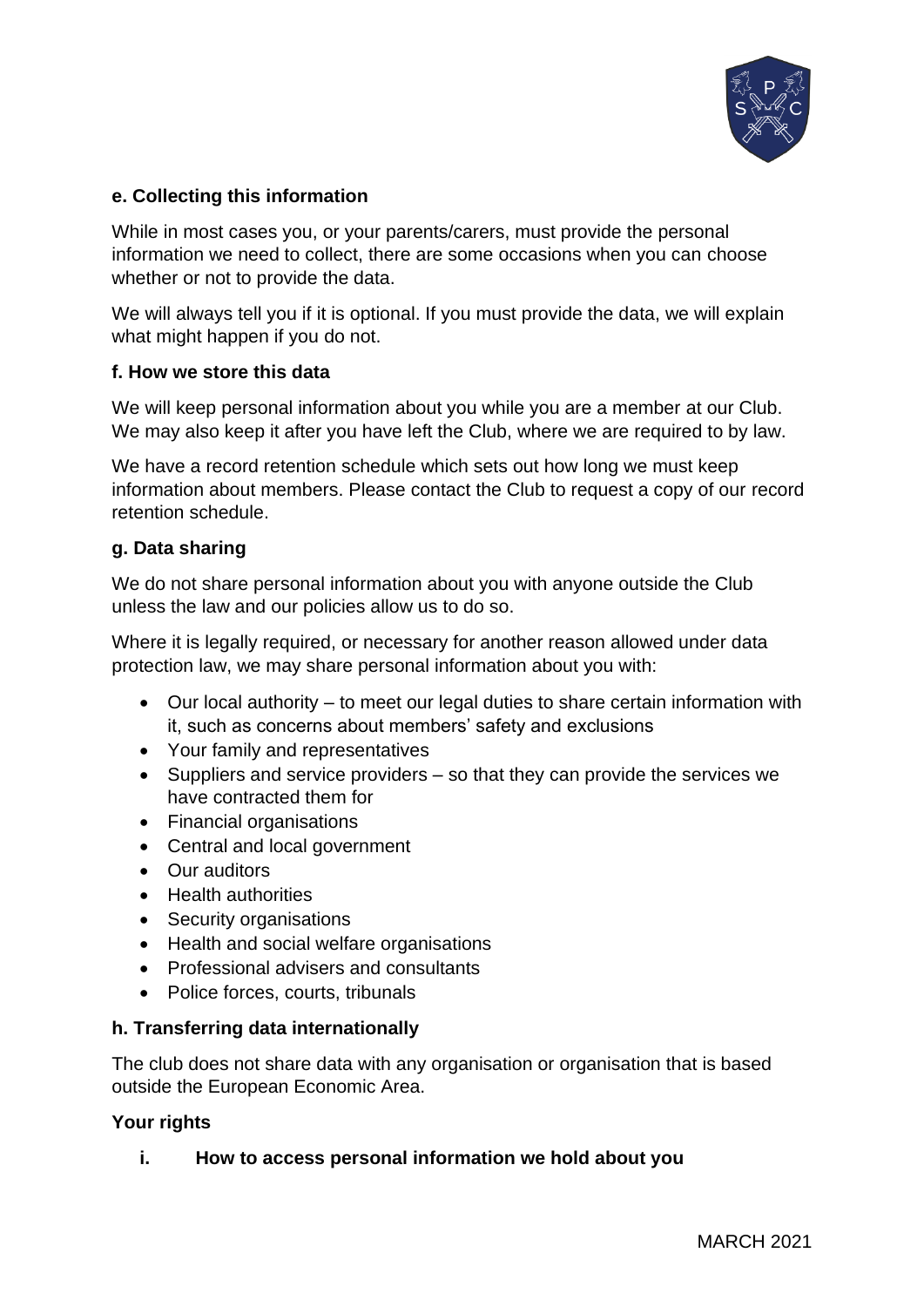

You can find out if we hold any personal information about you, and how we use it, by making a 'subject access request', as long as we judge that you can properly understand your rights and what they mean.

If we do hold information about you, we will:

- Give you a description of it
- Tell you why we are holding and using it, and how long we will keep it for
- Explain where we got it from, if not from you or your parents
- Tell you who it has been, or will be, shared with
- Give you a copy of the information

You may also ask us to send your personal information to another organisation electronically in certain circumstances.

If you want to make a request, please contact our data protection officer.

## **ii. Your other rights over your data**

You have other rights over how your personal data is used and kept safe, including the right to:

- Say that you do not want it to be used if this would cause, or is causing, harm or distress
- Stop it being used to send you marketing materials
- Have it corrected, deleted, or destroyed if it is wrong, or restrict our use of it
- Claim compensation if the data protection rules are broken and this harms you in some way

## **i. Complaints**

We take any complaints about how we collect and use your personal data very seriously, so please let us know if you think we have done something wrong.

You can make a complaint at any time by contacting our data protection officer.

You can also complain to the Information Commissioner's Office in one of the following ways:

- Report a concern online at<https://ico.org.uk/concerns/>
- Call 0303 123 1113
- Or write to: Information Commissioner's Office, Wycliffe House, Water Lane, Wilmslow, Cheshire, SK9 5AF